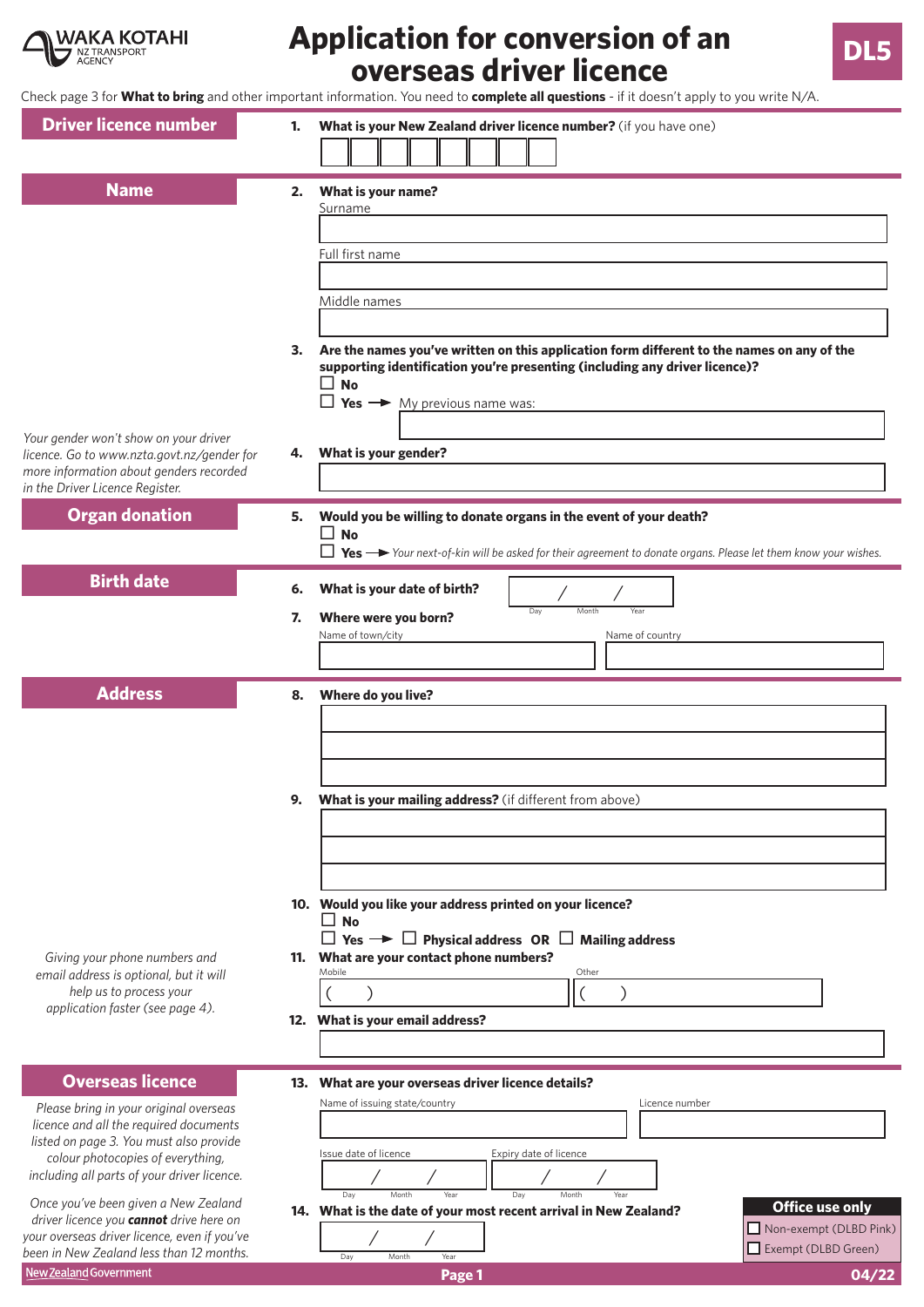| <b>Licence class and type</b>                                                                                                                                                                                                                                                                                                                                                                                                                       | 15. What type of licence are you applying for?                                                                                                                                                                                                                                                                                                                                                                                                                                                                                                                                                                                                                           |
|-----------------------------------------------------------------------------------------------------------------------------------------------------------------------------------------------------------------------------------------------------------------------------------------------------------------------------------------------------------------------------------------------------------------------------------------------------|--------------------------------------------------------------------------------------------------------------------------------------------------------------------------------------------------------------------------------------------------------------------------------------------------------------------------------------------------------------------------------------------------------------------------------------------------------------------------------------------------------------------------------------------------------------------------------------------------------------------------------------------------------------------------|
| Read Factsheet 11 for a description of<br>each class of driver licence.                                                                                                                                                                                                                                                                                                                                                                             | $\Box$ Full<br><b>Silver</b><br>$\Box$ Learner<br>$\Box$ Restricted<br>Class 1                                                                                                                                                                                                                                                                                                                                                                                                                                                                                                                                                                                           |
|                                                                                                                                                                                                                                                                                                                                                                                                                                                     | $\Box$ Full<br>Class $2^*$<br>$\Box$ Learner                                                                                                                                                                                                                                                                                                                                                                                                                                                                                                                                                                                                                             |
| Information about learner, restricted<br>and full licence types is in The official                                                                                                                                                                                                                                                                                                                                                                  | $\Box$ Full<br>Class $3^*$<br>0.25<br>$\Box$ Learner                                                                                                                                                                                                                                                                                                                                                                                                                                                                                                                                                                                                                     |
| New Zealand road code.                                                                                                                                                                                                                                                                                                                                                                                                                              | $\Box$ Full<br>$\Box$ Learner<br>Class $4^*$                                                                                                                                                                                                                                                                                                                                                                                                                                                                                                                                                                                                                             |
| *You must provide a medical certificate                                                                                                                                                                                                                                                                                                                                                                                                             | $\Box$ Full<br>Class $5^*$<br>$\Box$ Learner<br>$\sim$ $\sim$ $\sim$ $\sim$                                                                                                                                                                                                                                                                                                                                                                                                                                                                                                                                                                                              |
| for heavy vehicles if you haven't given<br>us one in the last five years.                                                                                                                                                                                                                                                                                                                                                                           | $\Box$ Restricted<br>$\Box$ Full<br>Class 6<br>$\Box$ Learner<br>അ                                                                                                                                                                                                                                                                                                                                                                                                                                                                                                                                                                                                       |
| <b>Medical declaration</b><br>*Examples of medical conditions or<br>disabilities that could affect your<br>ability to drive safely include:<br>• Alzheimers<br>• head or spinal injuries<br>• high blood pressure<br>• amputations<br>· joints or limb problems<br>• convulsions<br>· mental illness<br>· diabetes<br>· double vision · stroke.<br>· epilepsy or fits<br>Medication and treatments can also<br>affect your ability to drive safely. | 16. Do you have a medical condition or disability* that could affect your ability to drive safely?<br>$\square$ No<br>Yes → Has that medical condition or disability affected your ability to drive safely in the last<br>five years?<br>$\square$ No<br>Yes $\rightarrow$ You must provide a medical certificate with this application.<br>□                                                                                                                                                                                                                                                                                                                            |
| <b>Medical certificate</b><br>*Your medical certificate must have<br>been for the same medical standard as<br>the classes you're applying for now.<br>• Classes 1 and 6 and D, F, R, T and W<br>endorsements are the same standard.<br>• Classes 2, 3, 4 and 5 and P, V, I and O<br>endorsements are the same standard.                                                                                                                             | You must provide a medical certificate if you:<br>$\Box$ are turning 75 years of age or older, or<br>$\Box$ are applying for a <b>class 2, 3, 4 or 5</b> (truck licence) and you haven't provided a medical certificate in the<br>last five years*, or<br>$\Box$ have a medical condition or disability that <b>has</b> affected your ability to drive safely in the last five years.<br>The medical certificate must be issued by a New Zealand registered health practitioner, for example your<br>doctor (GP), a registered nurse or nurse practitioner, or a specialist.<br>The medical certificate must be no more than 60 days old when you make this application. |
| <b>Eyesight</b>                                                                                                                                                                                                                                                                                                                                                                                                                                     | 17. Do you wear glasses or contact lenses for driving?<br><b>No</b><br>$\Box$ Yes                                                                                                                                                                                                                                                                                                                                                                                                                                                                                                                                                                                        |
| <b>Declaration</b>                                                                                                                                                                                                                                                                                                                                                                                                                                  | I declare that, to the best of my knowledge and belief, my licence is not currently suspended or revoked and/or<br>that I am not disqualified from driving.<br>I state that, to the best of my knowledge and belief, all the information I have given for this application is correct<br>and I am not disqualified from obtaining or holding a New Zealand driver licence.<br>I further declare that the medical fitness information provided above is true and correct.<br><b>Signature of applicant</b><br><b>Date</b><br>Day<br>Month<br>Year                                                                                                                         |
| <b>Office use only</b>                                                                                                                                                                                                                                                                                                                                                                                                                              | Agent to complete this section. After receipting, detach pages 3 and 4 and give to the applicant.                                                                                                                                                                                                                                                                                                                                                                                                                                                                                                                                                                        |
| <b>Primary evidence of identity:</b><br>$\Box$ NZ photo driver licence<br>NZ passport<br>NZ birth certificate<br>$\Box$ Waka Kotahi approved<br>document                                                                                                                                                                                                                                                                                            | Supporting evidence of identity: (if applicable)<br>Issue date<br>Reference number<br>Expiry date<br>Issue date<br>Reference number<br>Evidence of name change: (if applicable)<br>Issue/effective date<br>Expiry date<br>Expiry date<br>Reference number                                                                                                                                                                                                                                                                                                                                                                                                                |
| Other (please specify)                                                                                                                                                                                                                                                                                                                                                                                                                              |                                                                                                                                                                                                                                                                                                                                                                                                                                                                                                                                                                                                                                                                          |
| Time ID checked<br>Agent initials<br>DLR user ID<br>Waka Kotahi call reference number (if applicable)                                                                                                                                                                                                                                                                                                                                               | Input<br>$\Box$ Referee-verified image attached<br>Agent stamp<br>$\Box$ Fit with lenses<br>$\Box$ Translation attached<br>Chkd<br>$\Box$ Fit without lenses<br>$\Box$ Medical certificate attached<br>$\Box$ Eyesight certificate attached<br>$\Box$ Unfit<br>Fee paid (GST included)<br>Date paid<br>\$                                                                                                                                                                                                                                                                                                                                                                |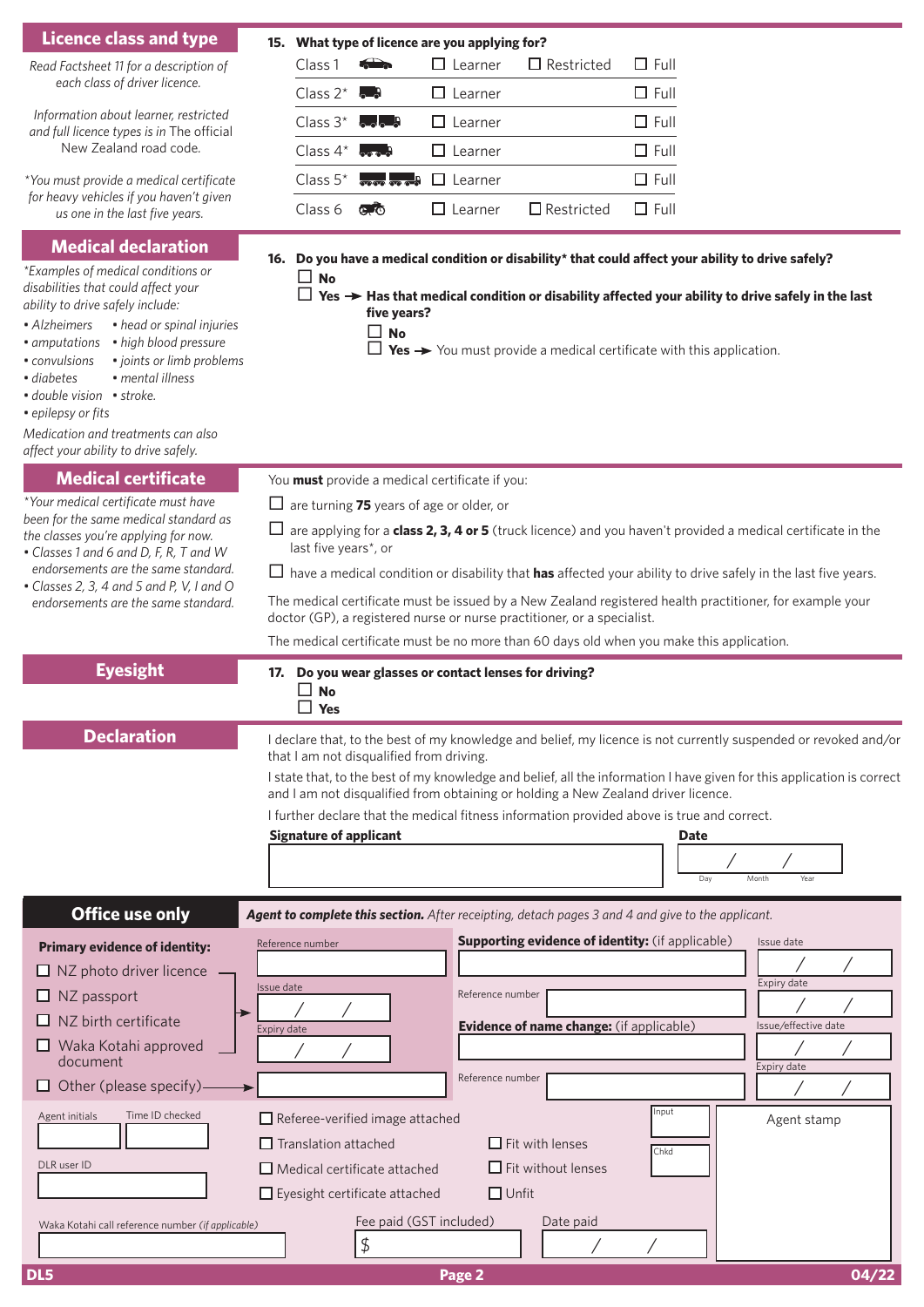#### VAKA KOTAHI **Application for conversion of an overseas driver licence** NZ TRANSPORT<br>AGENCY

# **Who should use this form?**

**Use this form if you want to convert an overseas driver licence to a New Zealand driver licence.**

# **What to bring**

- **Your completed application form.**
- **Your original overseas driver licence. This must be current or expired less than 12 months.** If your overseas licence (or translation) doesn't clearly state the classes of vehicle you're licensed to drive, you may need to provide supporting evidence.
- **If your licence isn't in English please also provide an original written translation** from your licensing authority, embassy or consulate or a Waka Kotahi NZ Transport Agency approved translator.

# **Evidence of identity.**

You must provide either:

- $\Box$  your current overseas driver licence and your current overseas passport, or
- □ your New Zealand photo driver licence (can be current or expired up to two years), or
- □ your current New Zealand passport, or
- $\Box$  another combination of acceptable evidence of identity documents\* detailed at www.nzta.govt.nz/identification or on *Identification for driver licensing* (Factsheet 20).

\*If neither document has a photo, you will also need to provide a verified image (see Factsheet 20 for more information).

# **Evidence of name change.**

If you want to change the name on your driver licence or if the name on your identity documents isn't the same as the name on your licence, you'll need to provide acceptable evidence of name change. This must be an original (not a copy) of one of the following documents that was issued in New Zealand:

- □ Your marriage or civil union certificate.
- $\Box$  Your dissolution of marriage or civil union order.
- $\Box$  A deed poll certificate, change of name certificate, or birth certificate showing both names.
- $\Box$  Another acceptable evidence of name change document detailed at www.nzta.govt.nz/name-change or on *Identification for driver licensing* (Factsheet 20).

**Note:** if your evidence of identity and name change documents don't provide a clear link to the name currently on your driver licence, you may be required to provide additional documentation.

**What to bring (continued)**

**DL5**

- **High-quality colour photocopies of all the original documents you're providing** (including any translation).
- **Medical certificate completed by a registered health practitioner** (if applicable - see the *Medical certificate* section on page 2).
- **Your glasses or contact lenses if you wear them for driving.**
- **EFTPOS, credit card or cash for paying the fees.**

# **Where to apply**

Take your completed form, all **original** documents AND high-quality, colour photocopies of these documents to a specialist overseas conversion site. Go to www.nzta.govt.nz/overseas-conversion-site to find your closest specialist site.

An agent will process your application, review your documents, take your photo\* and a sample signature for your licence, check your eyesight, book any theory tests and take your payment.

\*When your photo is taken you can't wear sunglasses, a hat, head coverings or anything else that might obscure your face or prevent the photo from being a good likeness. You can wear the item for religious or medical reasons if you supply a signed statement confirming this, and wearing the item doesn't prevent the photo from being a good likeness.

#### **What happens next?**

The way your application is processed will depend on what country your overseas driver licence is from.

These countries are considered **exempt** countries:

- Australia France Japan South Korea
- Austria Germany Luxembourg Spain
- Belgium Greece Netherlands Sweden
- 
- 
- Denmark Ireland Portugal United Kingdom
- Canada Hong Kong Norway Switzerland
	-
	-
- Finland Italy South Africa United States of America

If the country your licence was issued in is not on this list, then it is a **non-exempt** country.

See page 4 for more information.

| Your appointment is for: |                          | <b>Appointment</b>                                                                                                                                                                                                                                                                                                                                                                                                                                                                                                                                                                                                                                                                                                                                                                                                                                                                                                                                                                                                                             |       |
|--------------------------|--------------------------|------------------------------------------------------------------------------------------------------------------------------------------------------------------------------------------------------------------------------------------------------------------------------------------------------------------------------------------------------------------------------------------------------------------------------------------------------------------------------------------------------------------------------------------------------------------------------------------------------------------------------------------------------------------------------------------------------------------------------------------------------------------------------------------------------------------------------------------------------------------------------------------------------------------------------------------------------------------------------------------------------------------------------------------------|-------|
| $\Box$ Theory test       | П                        | You must provide one of the forms of evidence of identity listed above to the person conducting or supervising the theory test.<br>If you can't sit the theory test in English, go to www.nzta.govt.nz to check out your options BEFORE sitting the test.                                                                                                                                                                                                                                                                                                                                                                                                                                                                                                                                                                                                                                                                                                                                                                                      |       |
| $\Box$ Practical test    | ш<br>П<br>ш              | You must present either your current photo driver licence or your current temporary driver licence with acceptable photo ID<br>(eg Kiwi Access or 18+ card, student ID card, current or expired passport) to the person conducting the practical driving test.<br>You will provide the vehicle to be used for the test. It must be covered by the highest class of licence you are applying for. If<br>you're applying for a motorcycle licence, the motorcycle you use for a test must be a LAMS-compliant (Learner Approved<br>Motorcycle Scheme) motorcycle.<br>The vehicle you use for the test must be clean and tidy, safe and have a current vehicle licence displayed. It must have a current<br>certificate of fitness (CoF) or warrant of fitness (WoF) displayed and meet WoF or CoF standards. The vehicle must have a<br>current road user charges (RUC) licence displayed if applicable.<br>If you're sitting your restricted licence practical test in an automatic vehicle your licence will only allow you to drive automatic |       |
|                          | vehicles.                |                                                                                                                                                                                                                                                                                                                                                                                                                                                                                                                                                                                                                                                                                                                                                                                                                                                                                                                                                                                                                                                |       |
|                          | Agent stamp and initials | You must not be late for the appointment time shown or you will not be able to sit the test and the fee will not be refunded.<br>Date of appointment<br>Time<br>Location of test                                                                                                                                                                                                                                                                                                                                                                                                                                                                                                                                                                                                                                                                                                                                                                                                                                                               |       |
| New Zealand Government   |                          | Tax invoice when receipted<br>Fee paid (GST included)<br>Date paid<br>Waka Kotahi NZ Transport Agency<br>\$<br>GST Reg. No. 89-364-086<br>Page 3                                                                                                                                                                                                                                                                                                                                                                                                                                                                                                                                                                                                                                                                                                                                                                                                                                                                                               | 04/22 |
|                          |                          |                                                                                                                                                                                                                                                                                                                                                                                                                                                                                                                                                                                                                                                                                                                                                                                                                                                                                                                                                                                                                                                |       |

To check the amount you'll pay go to www.nzta.govt.nz/ licence-fees or call us on 0800 822 422.